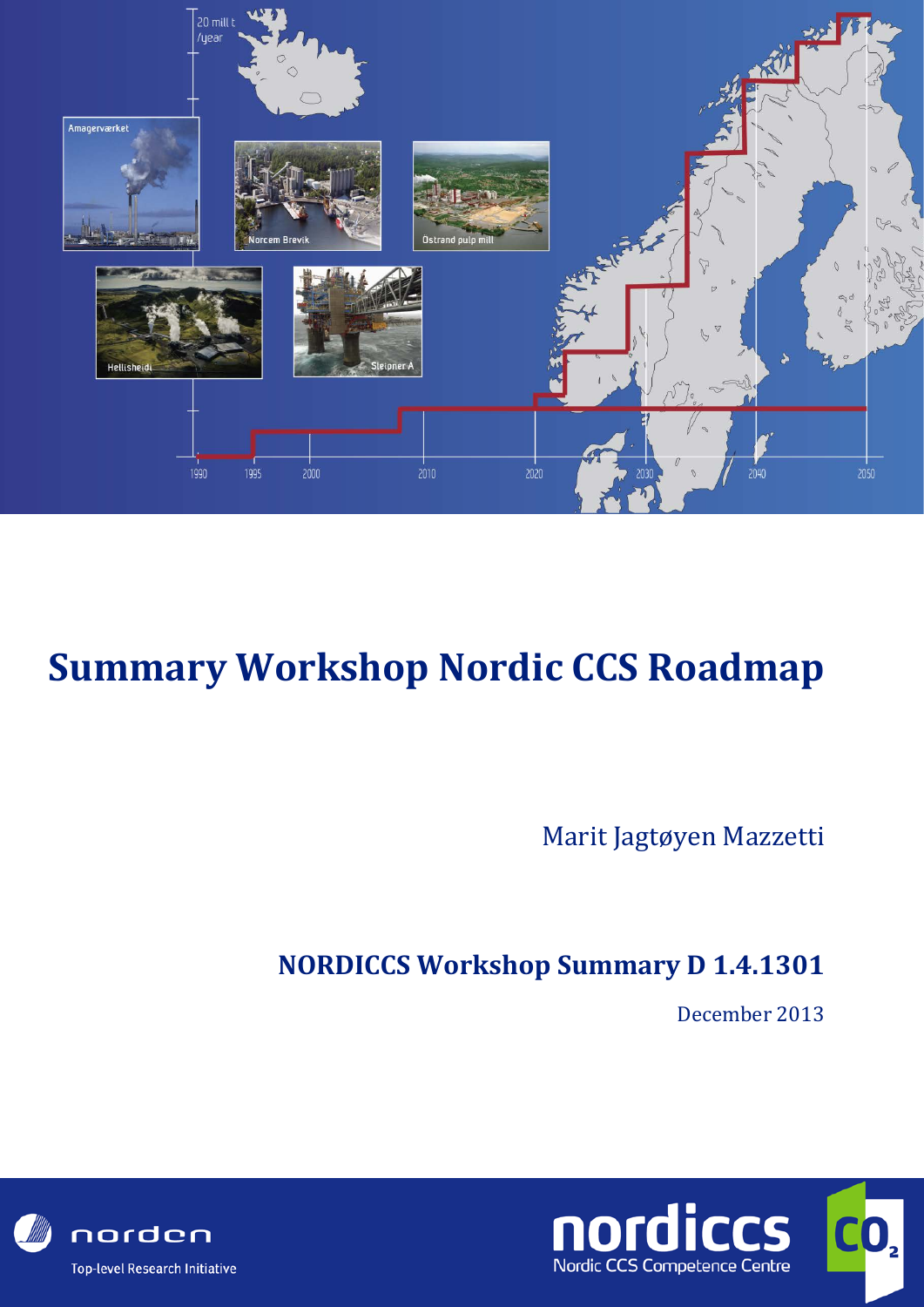#### **NORDICCS concept:**

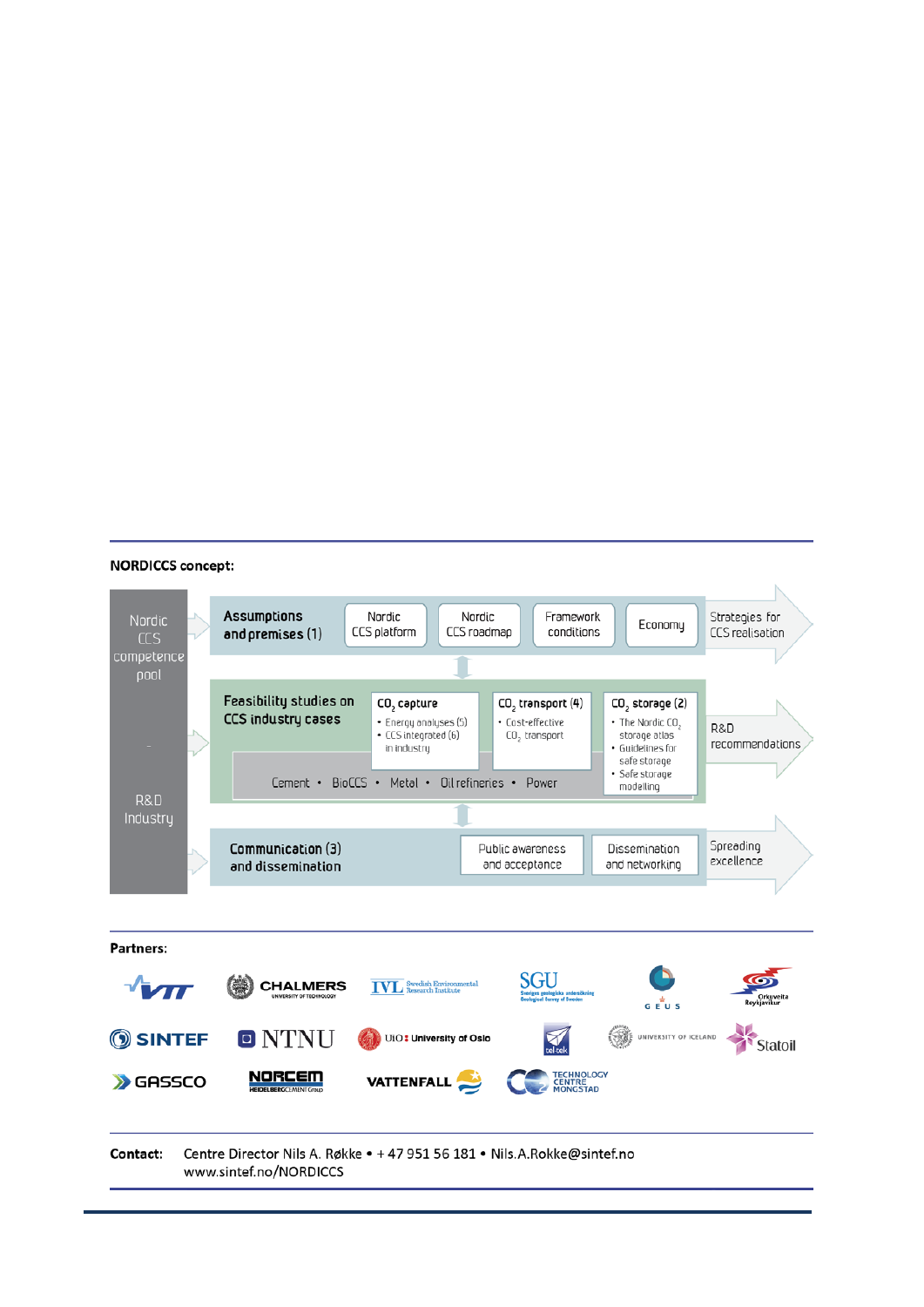## **Summary**

A Workshop on Nordic CCS Roadmap Framework Conditions was held in collaboration with the CCSP project at VTT in Helsinki, Finland on October 22, 2013.

The Nordic Countries all have set ambitious goals to become carbon neutral by 2050. Several of the Nordic countries are showing commitment to reduce climate gases by laws like emission performance standards in Denmark and carbon tax in Norway. However, this is not sufficient to start CCS projects. The Emissions Trading System (ETS) is not proving to be an effective tool as the carbon price is too low. It does not help make CCS projects economically viable. The aim of the workshop was to propose the most effective framework conditions for CCS to put in place in order to implement CCS in the Nordic countries. The following document summarizes the most important framework conditions for implementing CCS in the Nordic countries as assessed by the workshop participants.

**Authors** Marit J. Mazzetti, SINTEF Energy Research, Norway, [Marit.Mazzetti@sintef.no](mailto:Marit.Mazzetti@sintef.no)

**Date** December 2013



#### *About NORDICCS*

*Nordic CCS Competence Centre, NORDICCS, is a networking platform for increased CCS deployment in the Nordic countries. NORDICCS has 10 research partners and six industry partners, is led by SINTEF Energy Research, and is supported by Nordic Innovation through the Top-level Research Initiative.*

*The views presented in this report solely represent those of the authors and do not necessarily reflect those of other members in the NORDICCS consortia, NORDEN, The Top Level Research Initiative or Nordic Innovation. For more information regarding NORDICCS and available reports, please visit<http://www.sintef.no/NORDICCS>*.